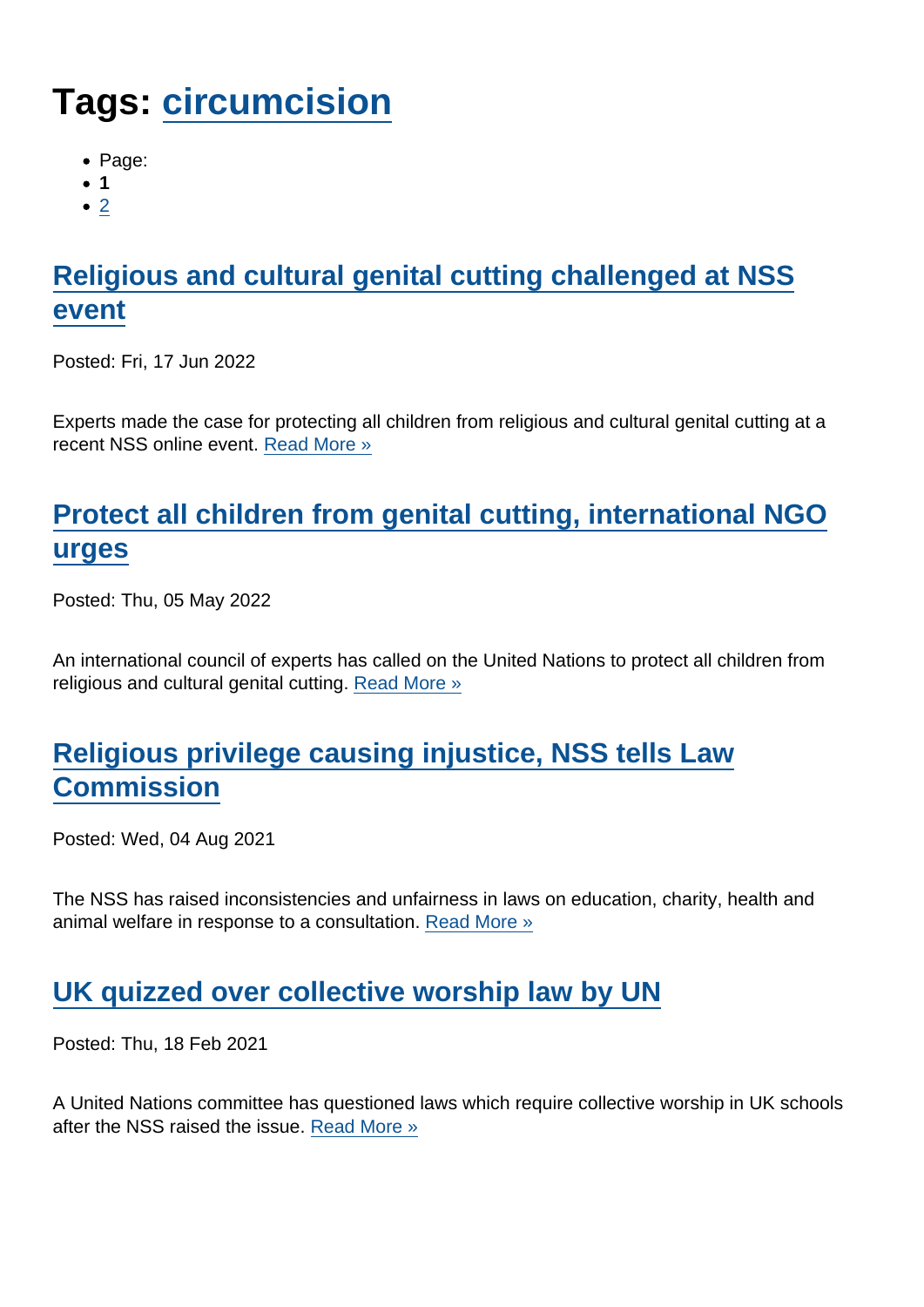## [NSS urges rethink of laissez-faire approach to male genital](https://www.secularism.org.uk/news/2020/08/nss-urges-rethink-of-laissez-faire-approach-to-male-genital-cutting) [cutting](https://www.secularism.org.uk/news/2020/08/nss-urges-rethink-of-laissez-faire-approach-to-male-genital-cutting)

Posted: Wed, 05 Aug 2020

The NSS has told the children's commissioner for England that all children should be protected from non-therapeutic genital cutting. [Read More »](https://www.secularism.org.uk/news/2020/08/nss-urges-rethink-of-laissez-faire-approach-to-male-genital-cutting)

#### [UK's approach to male genital cutting is "indefensible", says](https://www.secularism.org.uk/news/2020/07/uks-approach-to-male-genital-cutting-is-indefensible-says-expert) [expert](https://www.secularism.org.uk/news/2020/07/uks-approach-to-male-genital-cutting-is-indefensible-says-expert)

Posted: Fri, 03 Jul 2020

The UK's legal approach to male genital cutting "must be changed" to protect children, a legal expert has argued in an acclaimed article. [Read More »](https://www.secularism.org.uk/news/2020/07/uks-approach-to-male-genital-cutting-is-indefensible-says-expert)

#### [Protect all children from ritual genital cutting, NSS tells UN](https://www.secularism.org.uk/news/2020/03/protect-all-children-from-ritual-genital-cutting-nss-tells-un)

Posted: Tue, 17 Mar 2020

The NSS has called on the UN Human Rights Council to ensure protections from forced genital cutting encompass all children equally. [Read More »](https://www.secularism.org.uk/news/2020/03/protect-all-children-from-ritual-genital-cutting-nss-tells-un)

#### [Ritual infant circumcision "morally impermissible", say](https://www.secularism.org.uk/news/2019/10/ritual-infant-circumcision-morally-impermissible-say-experts) [experts](https://www.secularism.org.uk/news/2019/10/ritual-infant-circumcision-morally-impermissible-say-experts)

Posted: Tue, 08 Oct 2019

The religious and cultural circumcision of non-consenting boys is "morally impermissible", according to a panel of experts. [Read More »](https://www.secularism.org.uk/news/2019/10/ritual-infant-circumcision-morally-impermissible-say-experts)

#### [NSS calls on NSPCC to reconsider its position on genital](https://www.secularism.org.uk/news/2019/03/nss-calls-on-nspcc-to-reconsider-its-position-on-genital-cutting) [cutting](https://www.secularism.org.uk/news/2019/03/nss-calls-on-nspcc-to-reconsider-its-position-on-genital-cutting)

Posted: Thu, 07 Mar 2019

The NSS has called on the NSPCC to reconsider its position on non-therapeutic male circumcision after it defended the practice. [Read More »](https://www.secularism.org.uk/news/2019/03/nss-calls-on-nspcc-to-reconsider-its-position-on-genital-cutting)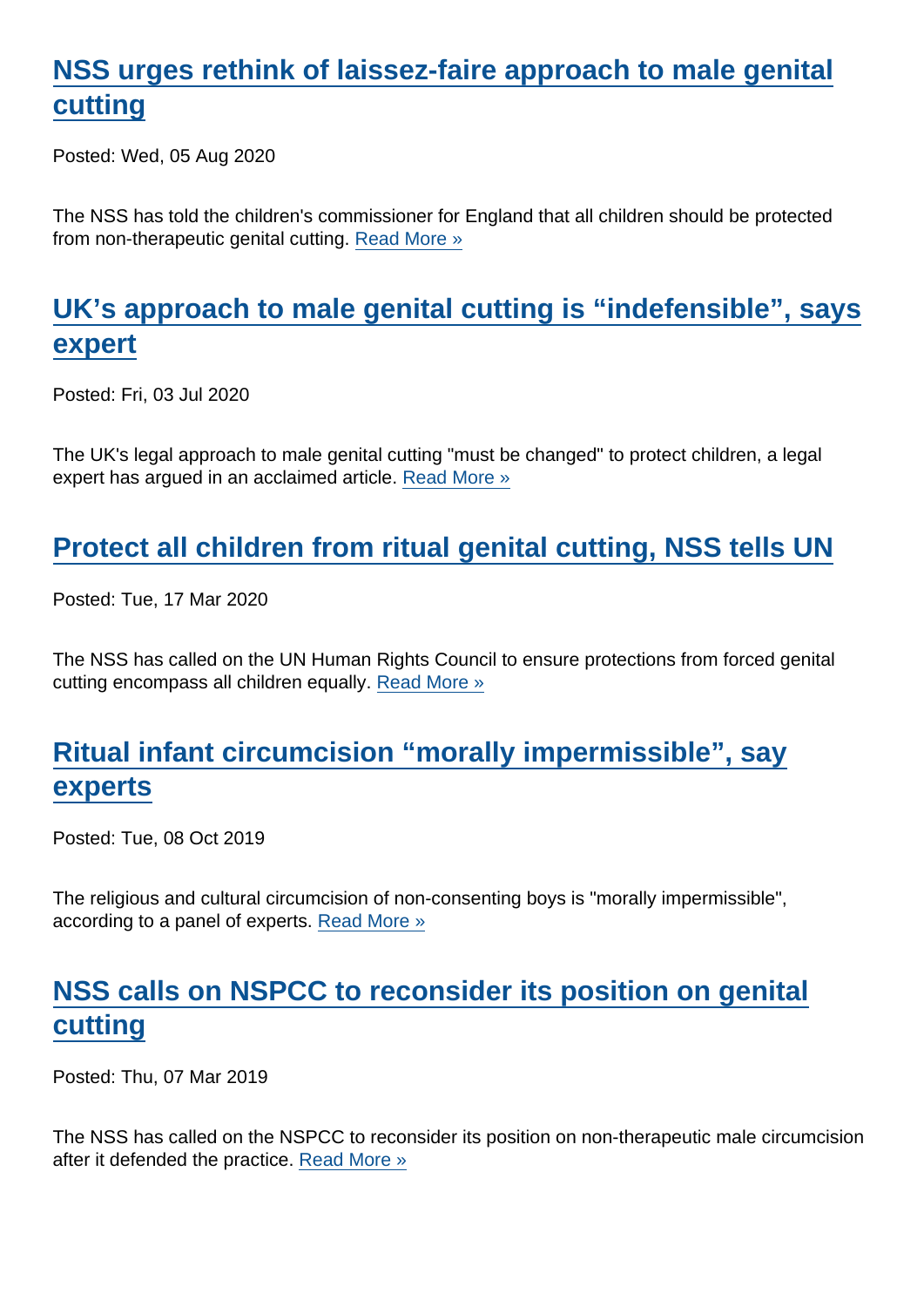## [Doctors' body: consider parents' religion on infant genital](https://www.secularism.org.uk/news/2019/02/doctors-body-consider-parents-religion-on-infant-genital-cutting) [cutting](https://www.secularism.org.uk/news/2019/02/doctors-body-consider-parents-religion-on-infant-genital-cutting)

Posted: Wed, 27 Feb 2019

The NSS has criticised the British Medical Association for giving "vague" advice to doctors on the ethics of infant circumcision. [Read More »](https://www.secularism.org.uk/news/2019/02/doctors-body-consider-parents-religion-on-infant-genital-cutting)

## [NSS: doctors shouldn't collude in unnecessary child genital](https://www.secularism.org.uk/news/2019/01/nss-doctors-shouldnt-collude-in-unnecessary-child-genital-cutting) [cutting](https://www.secularism.org.uk/news/2019/01/nss-doctors-shouldnt-collude-in-unnecessary-child-genital-cutting)

Posted: Fri, 25 Jan 2019

The NSS has called on the body which registers doctors to "explicitly address" the harm caused by ritual infant genital cutting. [Read More »](https://www.secularism.org.uk/news/2019/01/nss-doctors-shouldnt-collude-in-unnecessary-child-genital-cutting)

# [Medical ethicist Brian Earp to speak at Secularism 2019](https://www.secularism.org.uk/news/2019/01/medical-ethicist-brian-earp-to-speak-at-secularism-2019)

Posted: Wed, 16 Jan 2019

The National Secular Society is pleased to announce that cross-disciplinary medical ethicist Dr Brian D. Earp will address its [Secularism 2019](https://www.secularism.org.uk/secularism-2019.html) conference on 'reclaiming religious freedom'.

Dr Earp, a research fellow at the University of Oxford and Yale University,... [Read More »](https://www.secularism.org.uk/news/2019/01/medical-ethicist-brian-earp-to-speak-at-secularism-2019)

#### [Ritual genital cutting kills boy in Italy](https://www.secularism.org.uk/news/2019/01/ritual-genital-cutting-kills-boy-in-italy)

Posted: Thu, 03 Jan 2019

A two-year-old boy has died after his genitals were cut for religious reasons at a migrant centre in Italy. [Read More »](https://www.secularism.org.uk/news/2019/01/ritual-genital-cutting-kills-boy-in-italy)

#### [Individual rights and autonomy key themes at NSS](https://www.secularism.org.uk/news/2018/11/individual-rights-and-autonomy-key-themes-at-nss-healthcare-event) [healthcare event](https://www.secularism.org.uk/news/2018/11/individual-rights-and-autonomy-key-themes-at-nss-healthcare-event)

Posted: Thu, 01 Nov 2018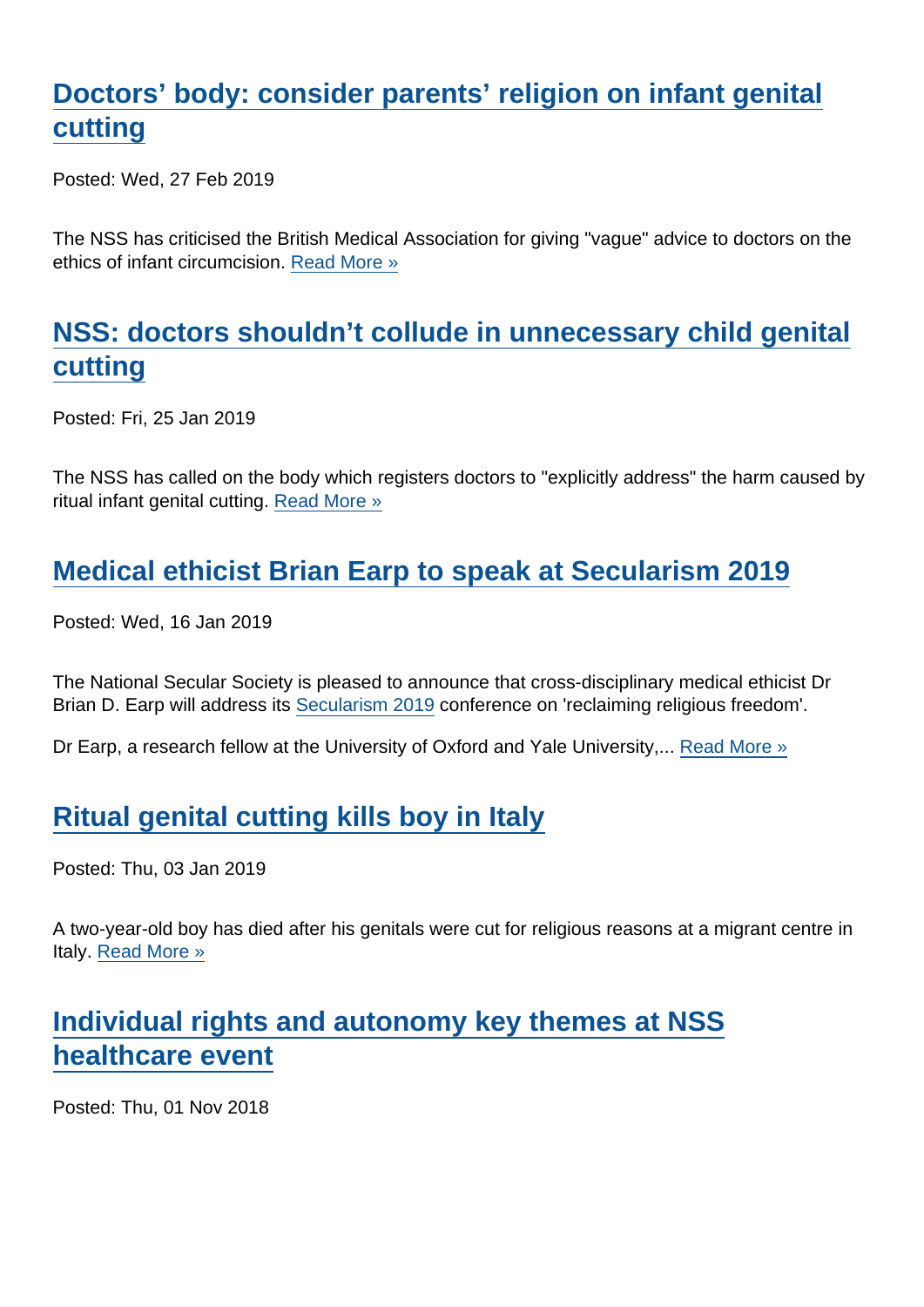Speakers have told an NSS conference that individual rights and autonomy should take priority over religious concerns in healthcare. [Read More »](https://www.secularism.org.uk/news/2018/11/individual-rights-and-autonomy-key-themes-at-nss-healthcare-event)

## [NSS criticises EU leaders' unqualified backing for religious](https://www.secularism.org.uk/news/2018/05/nss-criticises-eu-leaders-unqualified-backing-for-religious-rituals) [rituals](https://www.secularism.org.uk/news/2018/05/nss-criticises-eu-leaders-unqualified-backing-for-religious-rituals)

Posted: Tue, 29 May 2018

Two senior EU politicians have said they would oppose restrictions on rituals such as genital cutting and religious animal slaughter. [Read More »](https://www.secularism.org.uk/news/2018/05/nss-criticises-eu-leaders-unqualified-backing-for-religious-rituals)

#### [Danish bid to create age of consent for genital cutting set to](https://www.secularism.org.uk/news/2018/04/danish-bid-to-create-age-of-consent-for-genital-cutting-set-to-fail) [fail](https://www.secularism.org.uk/news/2018/04/danish-bid-to-create-age-of-consent-for-genital-cutting-set-to-fail)

Posted: Wed, 25 Apr 2018

An attempt to outlaw the cutting of healthy children's genitals in Denmark is set to fail, despite expert medical opinion. [Read More »](https://www.secularism.org.uk/news/2018/04/danish-bid-to-create-age-of-consent-for-genital-cutting-set-to-fail)

#### [Global rights group: forced genital cutting violates medical](https://www.secularism.org.uk/news/2018/04/global-rights-group-forced-genital-cutting-violates-medical-ethics) [ethics](https://www.secularism.org.uk/news/2018/04/global-rights-group-forced-genital-cutting-violates-medical-ethics)

Posted: Tue, 17 Apr 2018

The NSS has reiterated its call for an end to forced genital cutting after a global children's rights group strongly criticised it. [Read More »](https://www.secularism.org.uk/news/2018/04/global-rights-group-forced-genital-cutting-violates-medical-ethics)

# [Mother calls for boys to have legal protection from genital](https://www.secularism.org.uk/news/2018/04/mother-calls-for-boys-to-have-legal-protection-from-genital-cutting) [cutting](https://www.secularism.org.uk/news/2018/04/mother-calls-for-boys-to-have-legal-protection-from-genital-cutting)

Posted: Sun, 08 Apr 2018

A woman is challenging a decision not to prosecute a doctor after her son was subjected to a harmful circumcision without her consent. [Read More »](https://www.secularism.org.uk/news/2018/04/mother-calls-for-boys-to-have-legal-protection-from-genital-cutting)

#### [NSS says UK should follow Iceland's lead to end genital](https://www.secularism.org.uk/news/2018/02/nss-says-uk-should-follow-icelands-lead-to-end-genital-cutting) [cutting](https://www.secularism.org.uk/news/2018/02/nss-says-uk-should-follow-icelands-lead-to-end-genital-cutting)